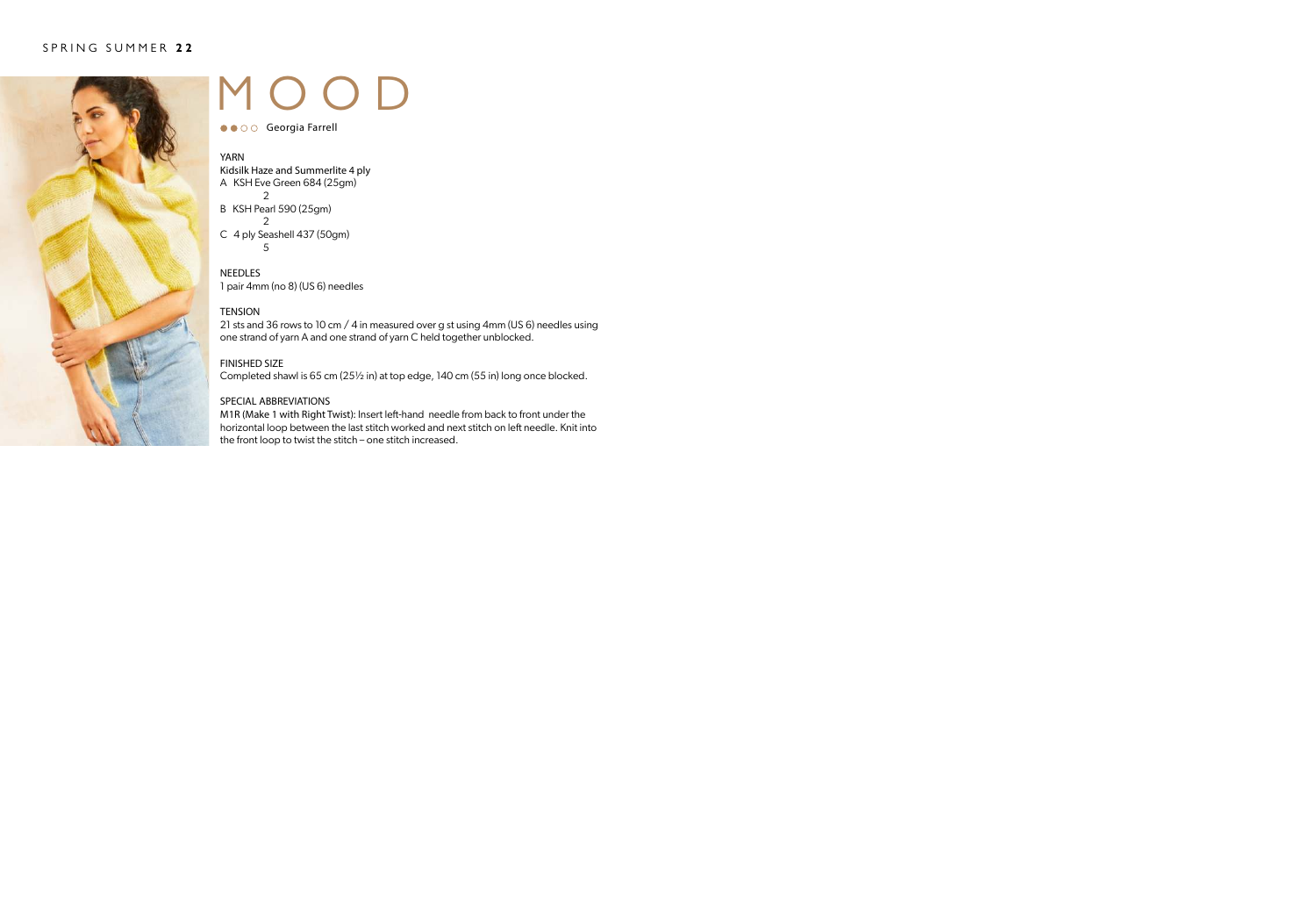

### OVE

● ● ○ ○ Martin Storey

YARN Kidsilk Haze (25gm) 6 (photographed in White 612)

NEEDLES 1 pair 3¼mm (no 10) (US 3) needles

TENSIONS 25 sts and 36 rows to 10 cm / 4 in measured over lace patt using 3¼mm (US 3) needles.

FINISHED SIZE Completed shawl is 51 cm (20 in) wide and 213 cm (84 in) long once blocked.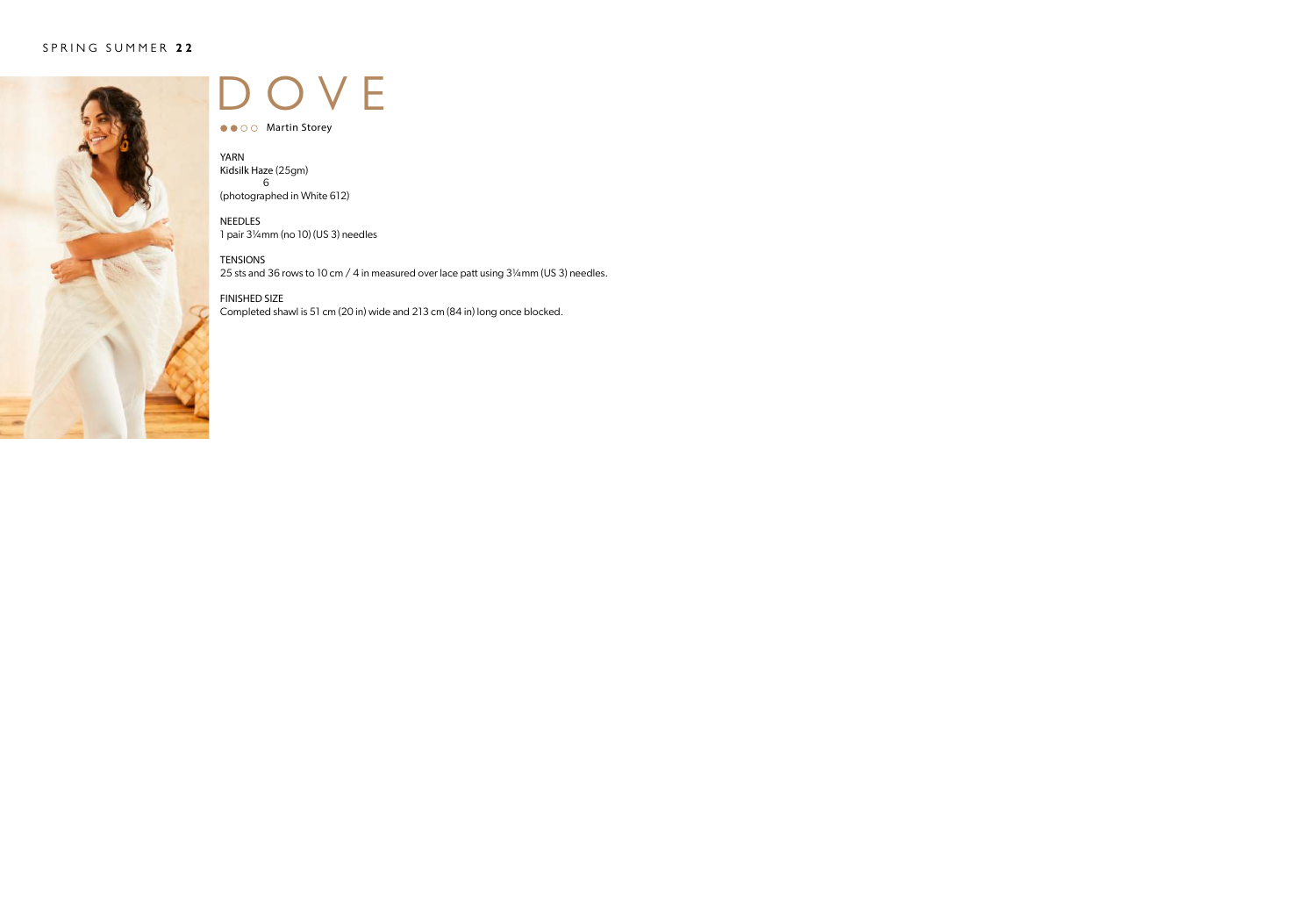

### EVE ●● ○ ○ Georgia Farrell

| <b>SIZE</b>                        |                 |               |               |               |                                         |       |       |                 |
|------------------------------------|-----------------|---------------|---------------|---------------|-----------------------------------------|-------|-------|-----------------|
| To fit bust (cm/in)                |                 |               |               |               |                                         |       |       |                 |
| 71-76                              | 81-86           | 91-97         | 102-107       |               | 112-117 122-127 132-137 142-147 152-147 |       |       |                 |
| 28-30                              | $32 - 34$       | 36-38         | 40-42         | 44-46         | 48-50                                   | 52-54 | 56-58 | 60-62           |
| Actual bust measurement of garment |                 |               |               |               |                                         |       |       |                 |
| 92                                 | 102             | 112           | 122           | 132           | 142                                     | 152   | 162   | 172             |
| 36                                 | $40\frac{1}{4}$ | 44            | 481/4         | 51%           | 56                                      | 59%   | 64    | $67\frac{1}{2}$ |
|                                    |                 |               |               |               |                                         |       |       |                 |
| YARN                               |                 |               |               |               |                                         |       |       |                 |
| Kidsilk Haze and Summerlite 4 ply  |                 |               |               |               |                                         |       |       |                 |
| A KSH Eve Green 684 (25qm)         |                 |               |               |               |                                         |       |       |                 |
| $\mathcal{P}$                      | $\mathcal{P}$   | $\mathcal{P}$ | $\mathcal{P}$ | $\mathcal{P}$ | $\mathcal{P}$                           | 3     | 3     | 3               |
| B KSH Cream 634 (25gm)             |                 |               |               |               |                                         |       |       |                 |
| $\mathcal{P}$                      | $\mathcal{P}$   | $\mathcal{P}$ | $\mathcal{P}$ | $\mathcal{P}$ | $\mathcal{P}$                           | 3     | 3     | 3               |
| C 4 ply Seashell 437 (50gm)        |                 |               |               |               |                                         |       |       |                 |
| 3                                  | 3               | 4             | 4             | 4             | 5                                       | 6     | 6     | 6               |
|                                    |                 |               |               |               |                                         |       |       |                 |

### NEEDLES

1 pair 2½mm (no 12/13) (US 1/2) needles 1 pair 3mm (no 11) (US 2/3) needles 2½mm (no 12/13) (US 1/2) circular needle 40 cm long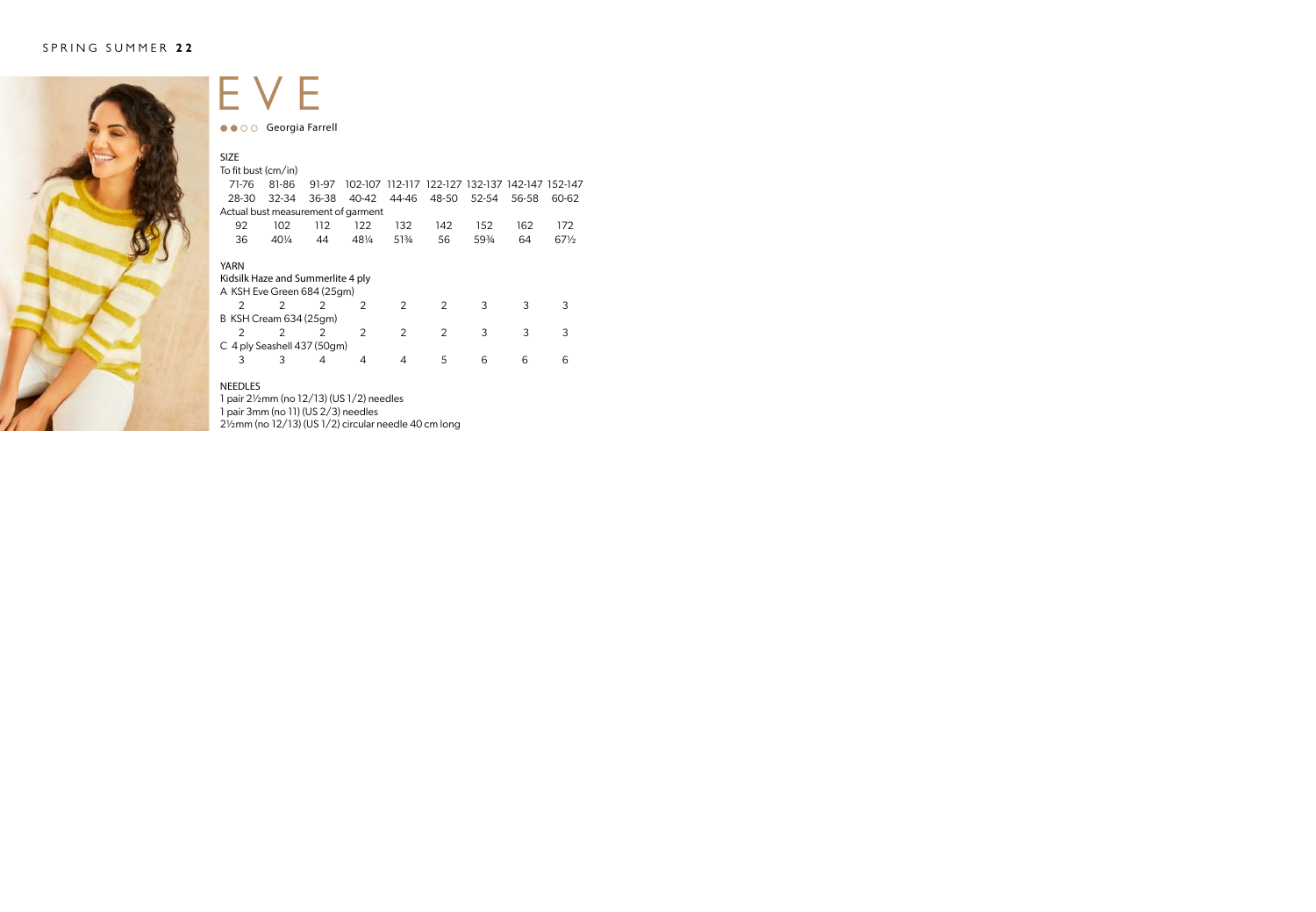

### FIRE

●● ○ ○ Quail Studio

| <b>SIZE</b><br>To fit bust (cm/in) |           |       |       |       |                                                 |       |        |        |
|------------------------------------|-----------|-------|-------|-------|-------------------------------------------------|-------|--------|--------|
| 71-76                              | 81-86     | 91-97 |       |       | 102-107 112-117 122-127 132-137 142-147 152-147 |       |        |        |
| 28-30                              | $32 - 34$ | 36-38 | 40-42 | 44-46 | 48-50                                           | 52-54 | 56-58  | 60-62  |
| Actual bust measurement of garment |           |       |       |       |                                                 |       |        |        |
| 98                                 | 109       | 119   | 130   | 140   | 150                                             | 161   | 171    | 182    |
| 383/4                              | $42\%$    | 47    | 51    | 55    | 591/4                                           | 631/4 | $67\%$ | $71\%$ |
| <b>YARN</b>                        |           |       |       |       |                                                 |       |        |        |
| Creative Linen (100gm)             |           |       |       |       |                                                 |       |        |        |
| 3                                  |           | 3     | 3     | 3     | 4                                               |       | 4      |        |

(photographed in Cloud 620 & Natural 621)

#### NEEDLES

1 pair 4½mm (no 7) (US 7) needles 4mm (no 8) (US 6) circular needle at least 100 cm long

#### EXTRAS

Stitch holder Stitch markers

### TENSION

23 sts and 32 rows to 10 cm / 4 in measured over rib patt using 4½mm (US 7) needles.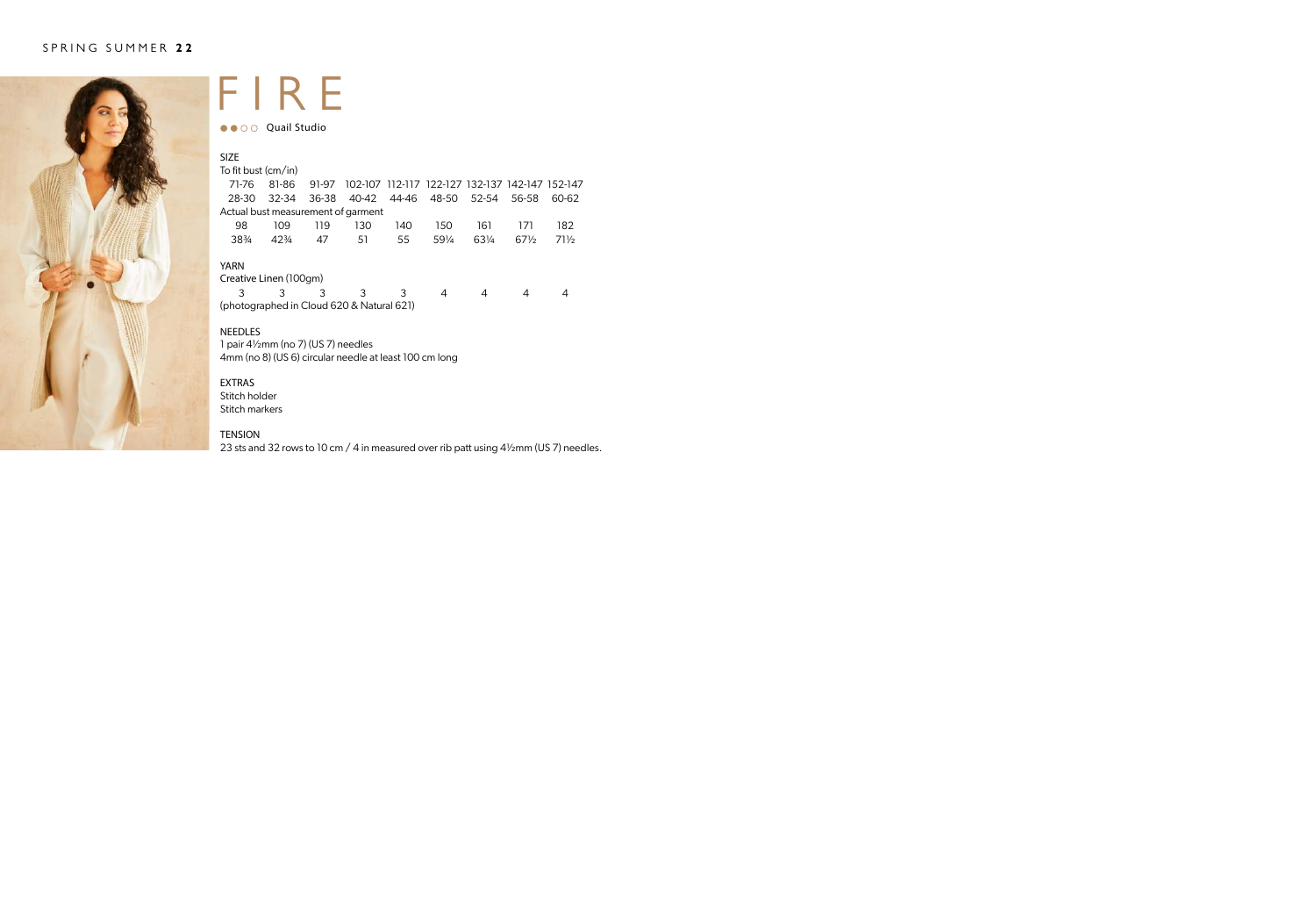

### LINEN

 $\bullet \bullet \circ \circ$  Chloe Thurlow

| <b>SIZE</b>                        |       |               |               |               |                                                 |               |               |               |
|------------------------------------|-------|---------------|---------------|---------------|-------------------------------------------------|---------------|---------------|---------------|
| To fit bust (cm/in)                |       |               |               |               |                                                 |               |               |               |
| 71-76                              | 81-86 | 91-97         |               |               | 102-107 112-117 122-127 132-137 142-147 152-157 |               |               |               |
| 28-30                              | 32-34 | 36-38         | 40-42         | 44-46         | 48-50                                           | 52-54         | 56-58         | 60-62         |
| Actual bust measurement of garment |       |               |               |               |                                                 |               |               |               |
| 76                                 | 86    | 96            | 106           | 116           | 126                                             | 136           | 146           | 156           |
| 30                                 | 34    | 38            | 42            | 46            | 50                                              | 54            | 58            | 62            |
|                                    |       |               |               |               |                                                 |               |               |               |
| <b>YARN</b>                        |       |               |               |               |                                                 |               |               |               |
| Summerlite DK (50gm)               |       |               |               |               |                                                 |               |               |               |
| <b>Striped Version</b>             |       |               |               |               |                                                 |               |               |               |
| A White 465                        |       |               |               |               |                                                 |               |               |               |
| $\mathcal{P}$                      | 2     | $\mathcal{P}$ | 3             | 3             | 3                                               | 4             | 4             | 4             |
| B Summer 453                       |       |               |               |               |                                                 |               |               |               |
|                                    |       | $\mathcal{P}$ | $\mathcal{P}$ | $\mathcal{P}$ | $\mathcal{P}$                                   | $\mathcal{P}$ | $\mathcal{P}$ | $\mathcal{P}$ |
| <b>Plain Version</b>               |       |               |               |               |                                                 |               |               |               |
| 3                                  | 3     | 4             | 4             | 4             | 5                                               | 5             | 5             | 6             |
| (photographed in Linen 460)        |       |               |               |               |                                                 |               |               |               |

### NEEDLES

1 pair 3¼ mm (no 10) (US 3) needles

1 pair 3¾mm (no 9) (US 5) needles

3¾mm (no 9) (US 5) circular needle at least 40 cm long

### EXTRAS

Stitch holders

#### TENSION

22 sts and 30 rows to 10 cm / 4 in measured over st st using 3<sup>34</sup>mm (US 5) needles.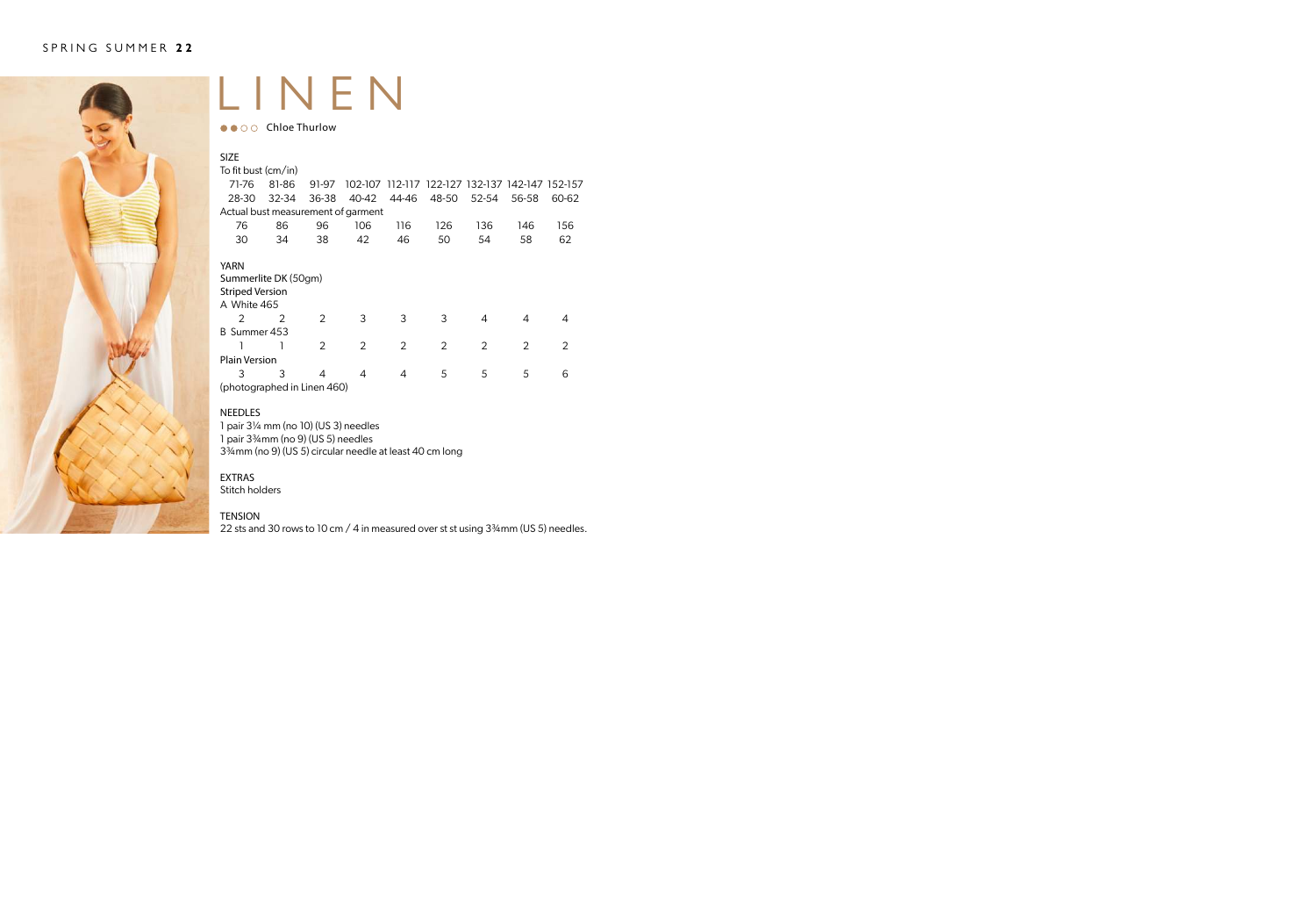

## MACAROON

●● ○ ○ Quail Studio

| <b>SIZE</b>                        |                 |       |                 |                |                                                 |                |                |                |
|------------------------------------|-----------------|-------|-----------------|----------------|-------------------------------------------------|----------------|----------------|----------------|
| To fit bust (cm/in)                |                 |       |                 |                |                                                 |                |                |                |
| 71-76                              | 81-86           | 91-97 |                 |                | 102-107 112-117 122-127 132-137 142-147 152-147 |                |                |                |
| 28-30                              | 32-34           | 36-38 | 40-42           | 44-46          | 48-50                                           | 52-54          | 56-58          | 60-62          |
| Actual bust measurement of garment |                 |       |                 |                |                                                 |                |                |                |
| 78                                 | 87              | 96    | 108             | 118            | 127                                             | 137            | 148            | 158            |
| $31\frac{1}{2}$                    | $34\frac{1}{4}$ | 38    | $42\frac{1}{2}$ | 461/4          | 50                                              | 53%            | 581/4          | 62             |
| <b>YARN</b>                        |                 |       |                 |                |                                                 |                |                |                |
| Creative Linen (100gm)             |                 |       |                 |                |                                                 |                |                |                |
| <b>Short Version</b>               |                 |       |                 |                |                                                 |                |                |                |
| <b>Striped Version</b>             |                 |       |                 |                |                                                 |                |                |                |
| A Mustard 647                      |                 |       |                 |                |                                                 |                |                |                |
| 1                                  | ı               | 2     | 2               | $\overline{2}$ | 2                                               | 2              | 2              | 2              |
| B Natural 621                      |                 |       |                 |                |                                                 |                |                |                |
| 1                                  | 1               | 1     | 1               | 1              | ı                                               | 1              | ı              | $\overline{2}$ |
| C Cloud 620                        |                 |       |                 |                |                                                 |                |                |                |
| $\overline{2}$                     | $\overline{2}$  | 2     | 3               | 3              | 3                                               | 3              | 3              | 4              |
| Plain version                      |                 |       |                 |                |                                                 |                |                |                |
| 3                                  | 3               | 4     | 4               | 5              | 5                                               | 5              | 6              | 6              |
| (not photographed)                 |                 |       |                 |                |                                                 |                |                |                |
| Midi Version                       |                 |       |                 |                |                                                 |                |                |                |
| <b>Striped Version</b>             |                 |       |                 |                |                                                 |                |                |                |
| A Mustard 647                      |                 |       |                 |                |                                                 |                |                |                |
| $\overline{2}$                     | 2               | 2     | 2               | 2              | 2                                               | 2              | 3              | 3              |
| B Natural 621                      |                 |       |                 |                |                                                 |                |                |                |
| 1                                  | ı               | 1     | 1               | 2              | 2                                               | 2              | $\overline{2}$ | 2              |
| C Cloud 620                        |                 |       |                 |                |                                                 |                |                |                |
| $\overline{2}$                     | 3               | 3     | 3               | 3              | 4                                               | $\overline{4}$ | 5              | 5              |
| <b>Plain Version</b>               |                 |       |                 |                |                                                 |                |                |                |
| 4                                  | 4               | 5     | 6               | 6              | 6                                               | 7              | 8              | 8              |
| (photographed in Cloud 620)        |                 |       |                 |                |                                                 |                |                |                |

#### **NEEDLES**

1 pair 4mm (no 8) (US 6) needles

### EXTRAS

Stitch holders

### TENSION

17 sts and 24 rows to 10 cm / 4 in measured over lace patt (blocked) using 4mm (US 6) needles.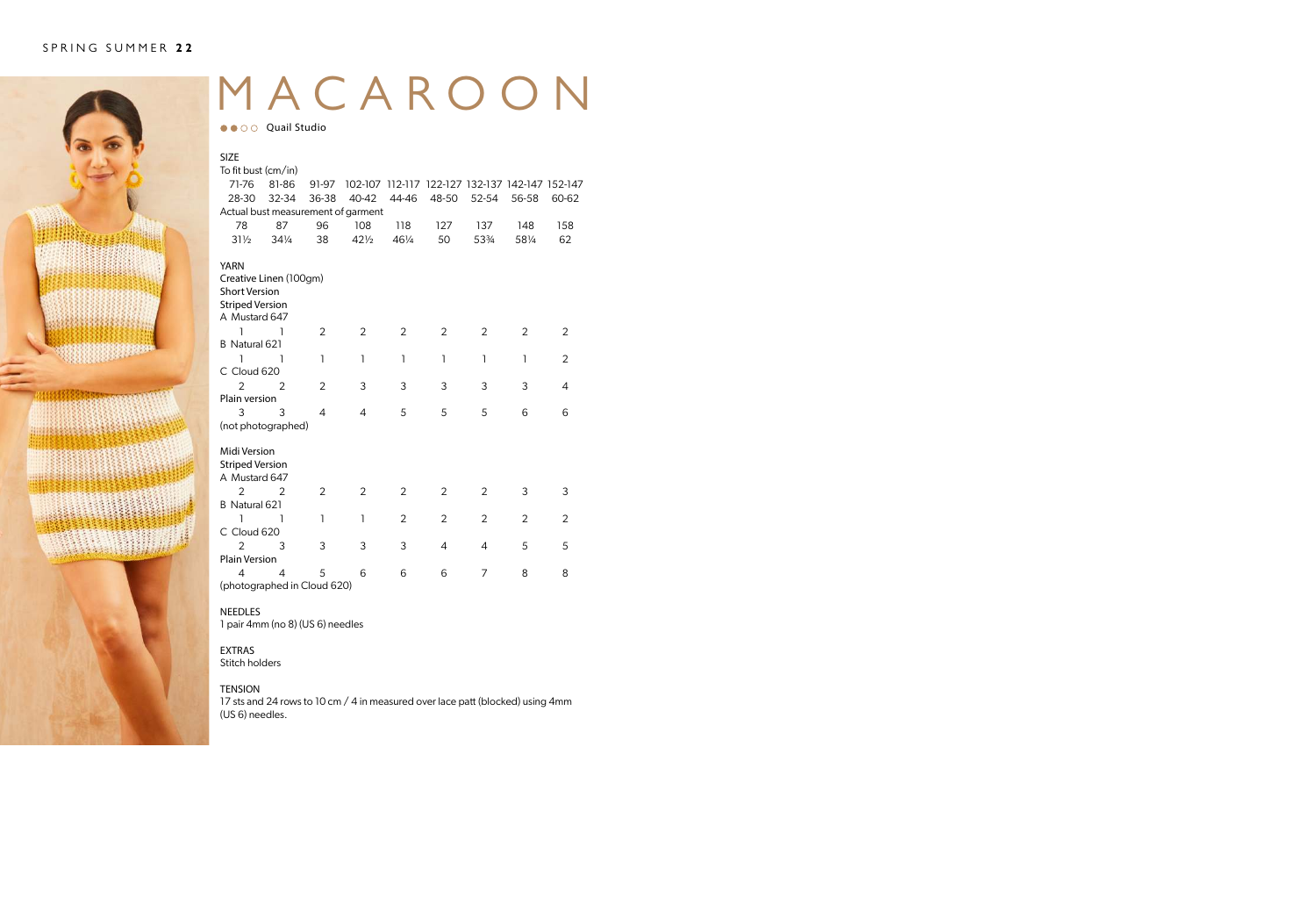

### MIST

●● ○ ○ Quail Studio

| <b>SIZE</b>                                        |       |       |                         |     |                                                 |       |       |       |
|----------------------------------------------------|-------|-------|-------------------------|-----|-------------------------------------------------|-------|-------|-------|
| To fit bust (cm/in)                                |       |       |                         |     |                                                 |       |       |       |
| 71-76                                              | 81-86 | 91-97 |                         |     | 102-107 112-117 122-127 132-137 142-147 152-147 |       |       |       |
| 28-30                                              | 32-34 |       | 36-38 40-42 44-46 48-50 |     |                                                 | 52-54 | 56-58 | 60-62 |
| Actual bust measurement of garment                 |       |       |                         |     |                                                 |       |       |       |
| 84                                                 | 94    | 104   | 114                     | 124 | 134                                             | 144   | 154   | 164   |
| 33                                                 | 37    | 41    | 45                      | 49  | 53                                              | 57    | 61    | 65    |
| YARN                                               |       |       |                         |     |                                                 |       |       |       |
| Summerlite 4 ply (50gm)                            |       |       |                         |     |                                                 |       |       |       |
| 5                                                  | 6     | 6     | 7                       |     | 8                                               | 8     | q     | 9     |
| (photographed in Seashell 437 & Touch of Gold 439) |       |       |                         |     |                                                 |       |       |       |

### NEEDLES

1 pair 3½mm (no 9/10) (US 4) needles

### EXTRAS Stitch holders

Stitch markers

### TENSION

24 sts and 36 rows to 10 cm / 4 in measured over st st using 3½ mm (US 6) needles.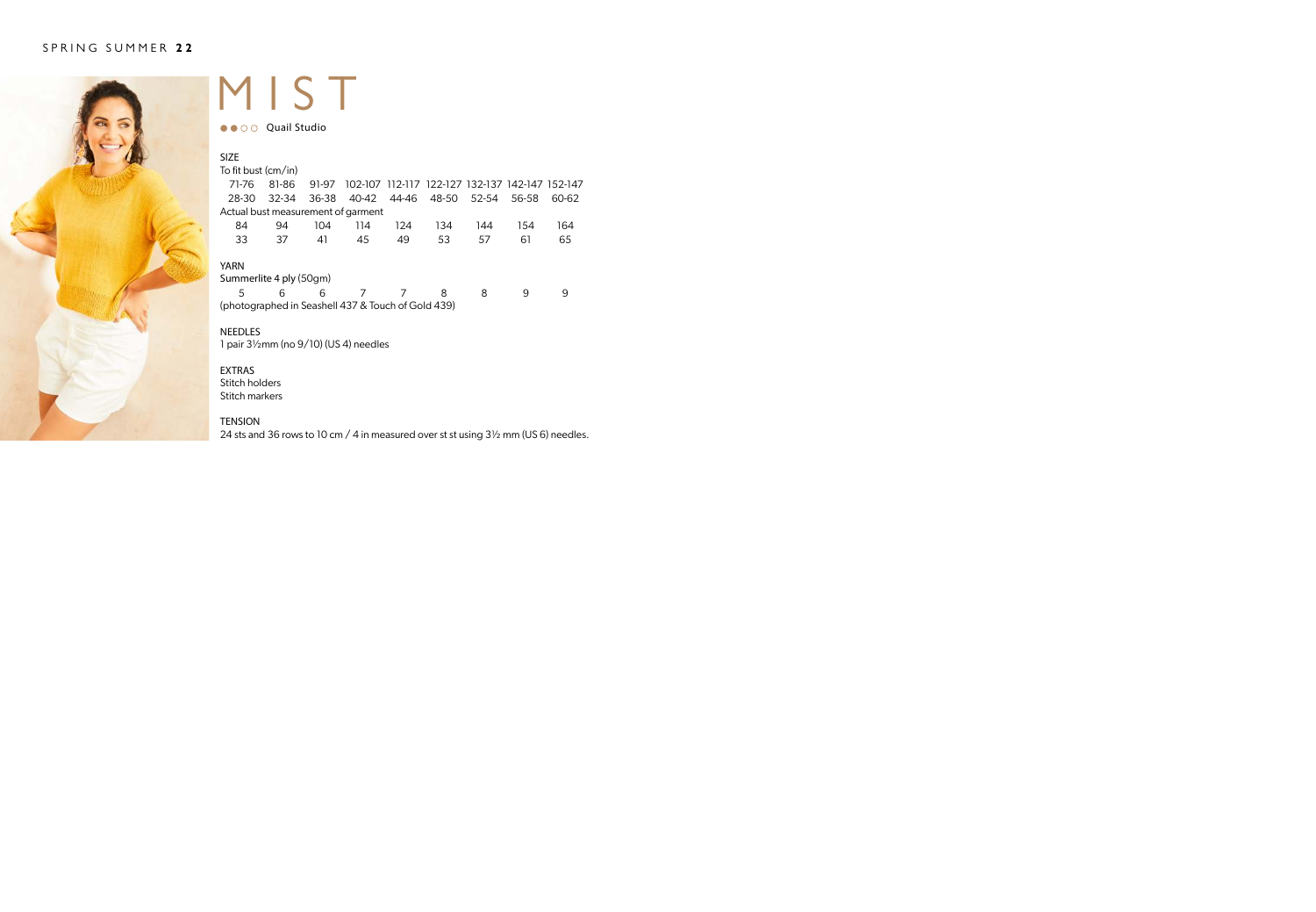

### SUMMER

●●○○ Quail Studio

| <b>SIZE</b>                                        |                 |                 |                 |                 |                                                 |                 |       |       |
|----------------------------------------------------|-----------------|-----------------|-----------------|-----------------|-------------------------------------------------|-----------------|-------|-------|
| To fit bust (cm/in)                                |                 |                 |                 |                 |                                                 |                 |       |       |
| 71-76                                              | 81-86           | 91-97           |                 |                 | 102-107 112-117 122-127 132-137 142-147 152-147 |                 |       |       |
| 28-30                                              | $32 - 34$       | 36-38           |                 |                 | 40-42 44-46 48-50 52-54                         |                 | 56-58 | 60-62 |
| Actual hip measurement of garment (unstretched)    |                 |                 |                 |                 |                                                 |                 |       |       |
| 60                                                 | 70              | 80              | 90              | 100             | 110                                             | 120             | 130   | 140   |
| $23\%$                                             | $27\frac{1}{2}$ | $31\frac{1}{2}$ | $35\frac{1}{2}$ | $39\frac{1}{4}$ | $43\frac{1}{4}$                                 | $47\frac{1}{4}$ | 511/4 | 55    |
| YARN                                               |                 |                 |                 |                 |                                                 |                 |       |       |
| Summerlite 4 ply                                   |                 | (50gm)          |                 |                 |                                                 |                 |       |       |
| 5                                                  | 5               | 6               |                 |                 | 8                                               | 8               | 9     | 10    |
| (photographed in Seashell 437 & Touch of Gold 439) |                 |                 |                 |                 |                                                 |                 |       |       |

### NEEDLES

3½mm (no 10/9) (US 4) circular needle no more than 60 [70: 80: 90: 100: 110: 120: 130: 140] cm long

#### EXTRAS

Waist length of 2.5 cm wide elastic Stitch markers

### **TENSION**

32 sts and 34 rounds to 10 cm / 4 in measured over rib (unstretched) using 3½mm (US 4) circular needle.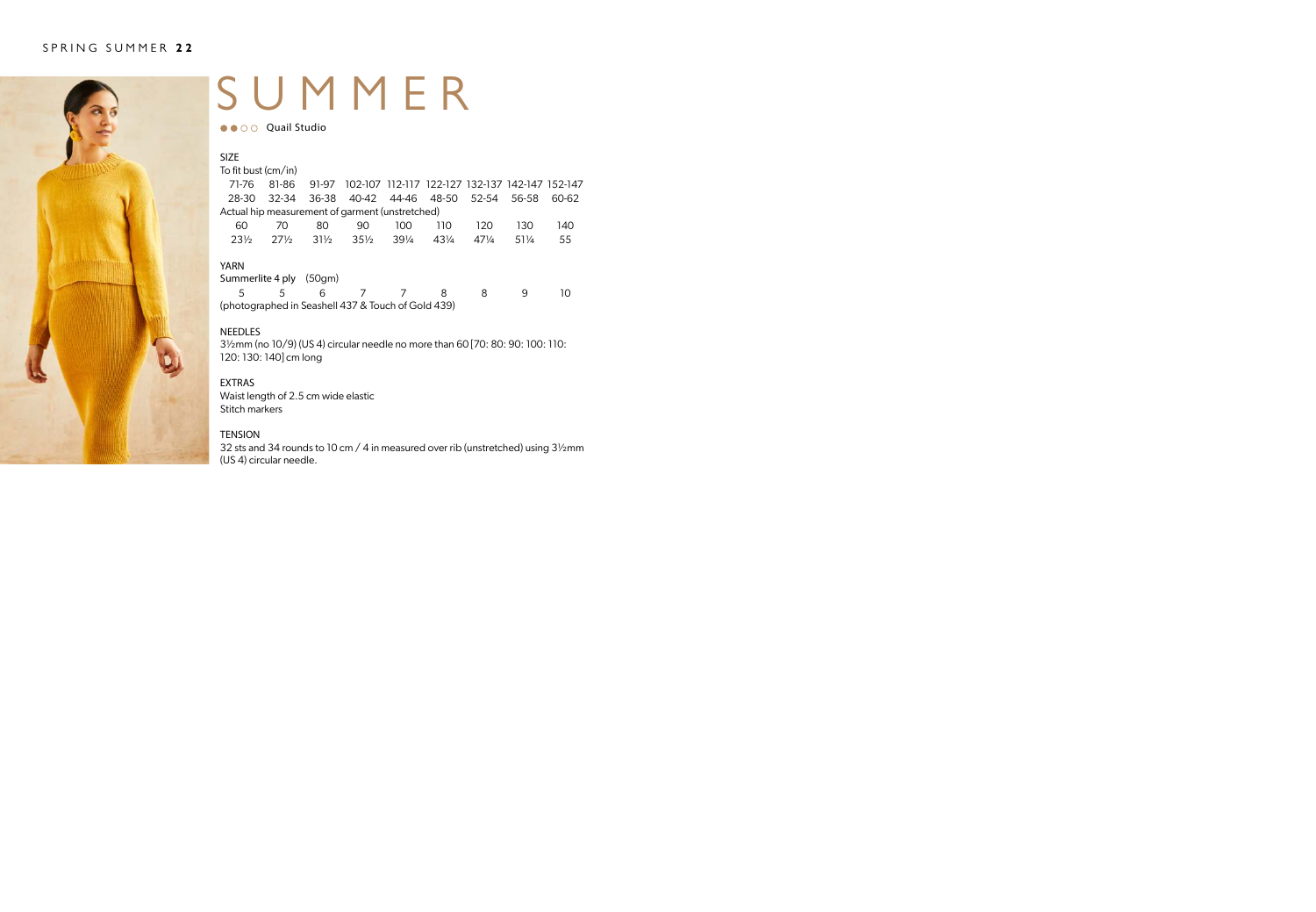

### SEASHELL

 $\bullet \bullet \circ \circ$  Chloe Thurlow

| <b>SIZE</b>                                |           |       |       |     |                                                 |                 |                 |       |
|--------------------------------------------|-----------|-------|-------|-----|-------------------------------------------------|-----------------|-----------------|-------|
| To fit bust (cm/in)                        |           |       |       |     |                                                 |                 |                 |       |
| 71-76                                      | 81-86     | 91-97 |       |     | 102-107 112-117 122-127 132-137 142-147 152-147 |                 |                 |       |
| 28-30                                      | $32 - 34$ | 36-38 | 40-42 |     | 44-46 48-50 52-54                               |                 | 56-58           | 60-62 |
| Actual bust measurement of garment         |           |       |       |     |                                                 |                 |                 |       |
| 87                                         | 97        | 106   | 116   | 127 | 137                                             | 146             | 156             | 167   |
| $34\frac{1}{4}$                            | 381/4     | 413/4 | 46    | 50  | 54                                              | $57\frac{1}{2}$ | $61\frac{1}{2}$ | 65%   |
| <b>YARN</b>                                |           |       |       |     |                                                 |                 |                 |       |
| Cotton Glace (50gm)                        |           |       |       |     |                                                 |                 |                 |       |
| 6                                          | 6         | 7     | 8     | 8   | 9                                               | 10              | וו              | 12.   |
| (photographed in Ochre 833 & Bleached 726) |           |       |       |     |                                                 |                 |                 |       |

#### NEEDLES

1 pair 3mm (no 11) (US 2/3) needles 1 pair 3¼ mm (no 10) (US 3) needles

#### EXTRAS

Stitch holders Stitch markers

BUTTONS  $-5x$  small buttons

### TENSION

23 sts and 32 rows to 10 cm / 4 in measured over st st using 3¼ mm (US 3) needles. 17 st lace panel measures 6.5 cm in width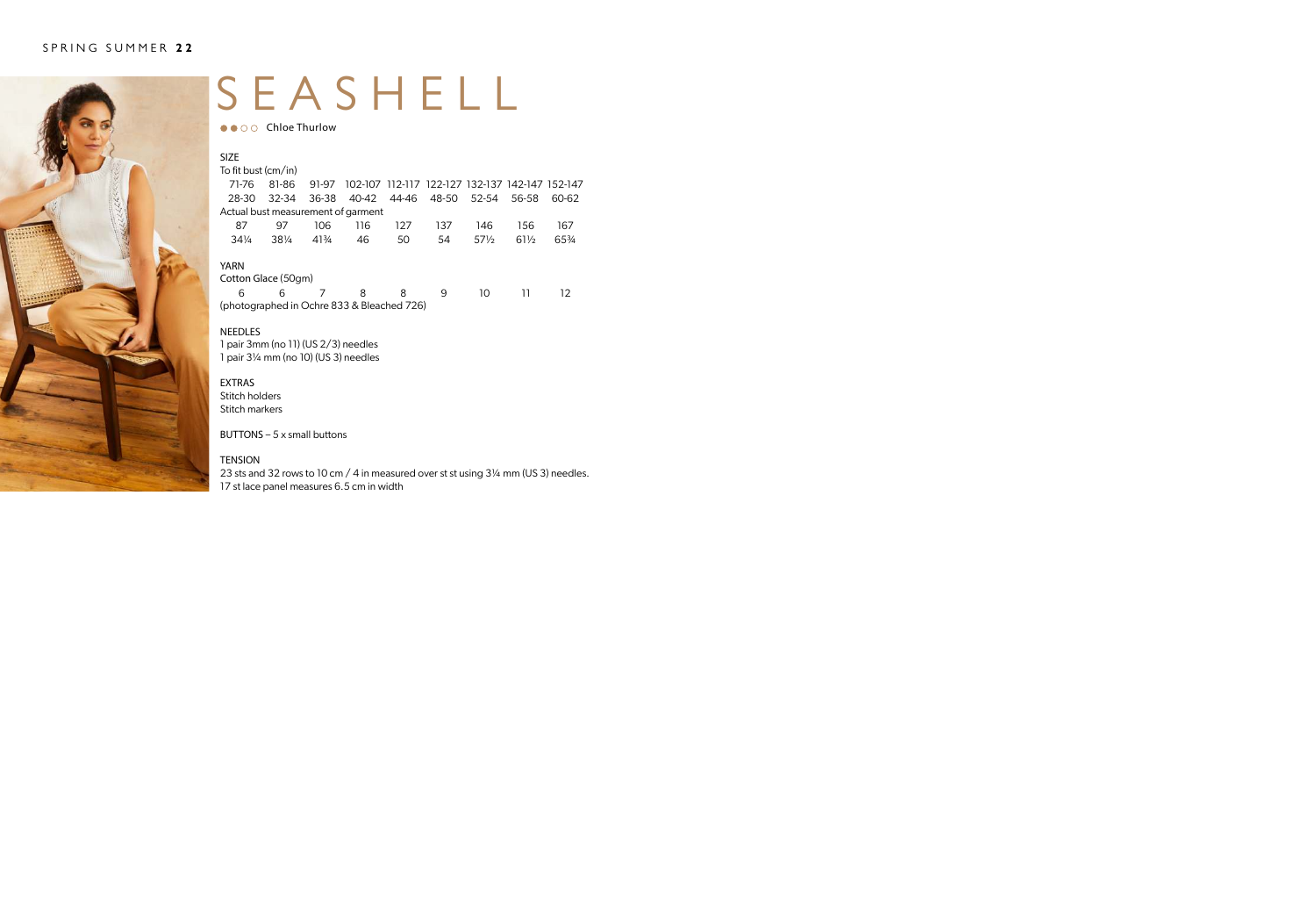

### GOLDEN

● ○ ○ ○ Lisa Richardson

| <b>SIZE</b>                           |           |                 |       |       |                                                 |       |       |       |
|---------------------------------------|-----------|-----------------|-------|-------|-------------------------------------------------|-------|-------|-------|
| To fit bust (cm/in)                   |           |                 |       |       |                                                 |       |       |       |
| 71-76                                 | 81-86     | 91-97           |       |       | 102-107 112-117 122-127 132-137 142-147 152-147 |       |       |       |
| 28-30                                 | $32 - 34$ | 36-38           | 40-42 | 44-46 | 48-50                                           | 52-54 | 56-58 | 60-62 |
| Actual bust measurement of garment    |           |                 |       |       |                                                 |       |       |       |
| 105                                   | 115       | 125             | 135   | 145   | 155                                             | 165   | 175   | 185   |
| $41\frac{1}{4}$                       | $45\%$    | $49\frac{1}{4}$ | 531/4 | 57    | 61                                              | 65    | 69    | 73    |
| <b>YARN</b><br>Creative Linen (100gm) |           |                 |       |       |                                                 |       |       |       |
| 3                                     | 3         | 4               | 4     | 4     | 5                                               | 5     | 5     | 5     |
| (photographed in Mustard 647)         |           |                 |       |       |                                                 |       |       |       |

### NEEDLES

1 pair 4½mm (no 7) (US 7) needles

### EXTRAS

Stitch holder (or spare needle) Stitch markers

### TENSION

16 sts and 20 rows to 10 cm / 4 in measured over drop st patt using 4½mm (US 7) needles.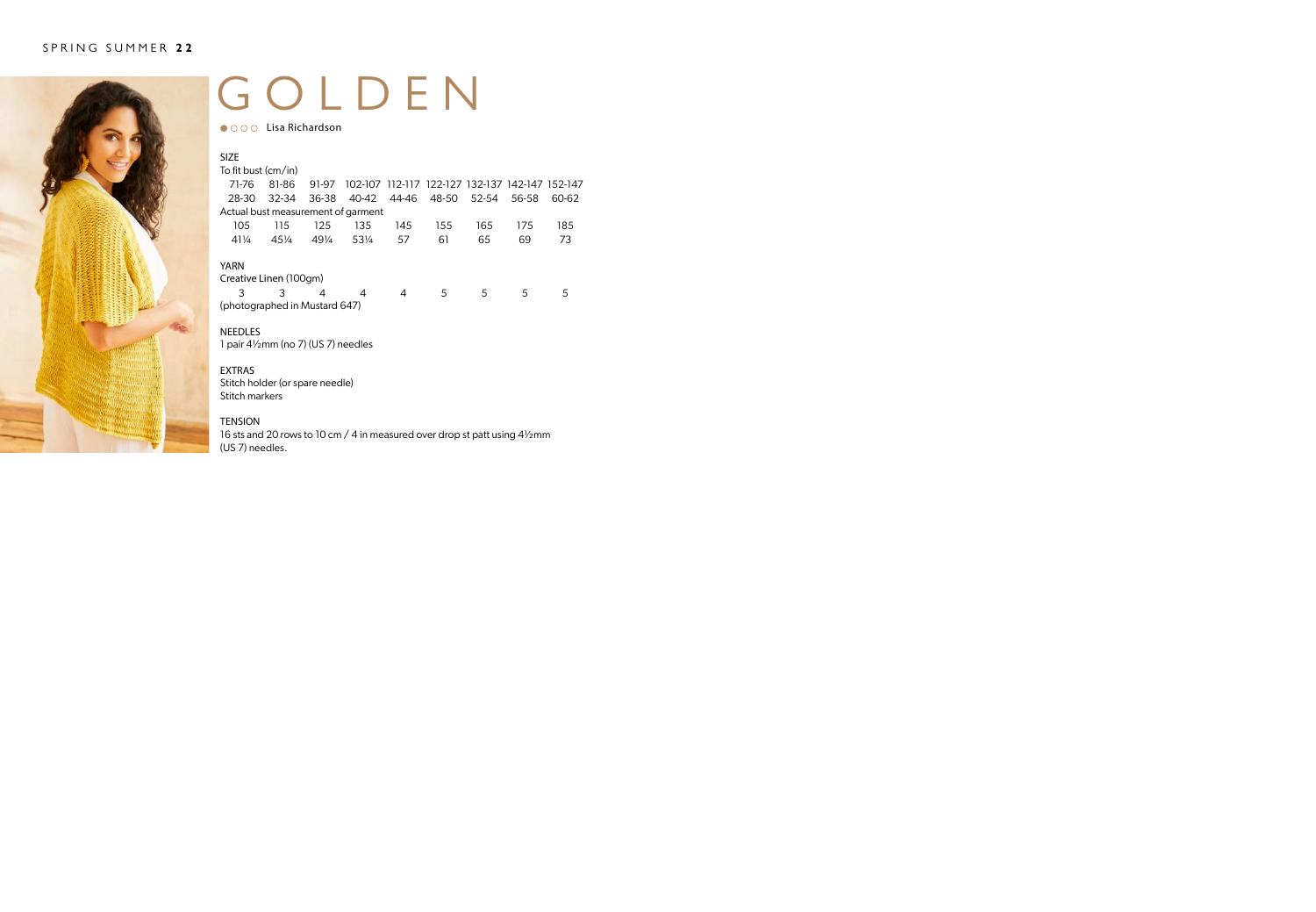

### MAGNOLIA

 $\bullet$  000 Erika Knight

| <b>SIZE</b><br>To fit bust (cm/in)                   |       |       |                 |                 |                                                 |                 |       |       |
|------------------------------------------------------|-------|-------|-----------------|-----------------|-------------------------------------------------|-----------------|-------|-------|
|                                                      |       |       |                 |                 |                                                 |                 |       |       |
| 71-76                                                | 81-86 | 91-97 |                 |                 | 102-107 112-117 122-127 132-137 142-147 152-157 |                 |       |       |
| 28-30                                                | 32-34 | 36-38 |                 |                 | 40-42 44-46 48-50 52-54                         |                 | 56-58 | 60-62 |
| Actual bust measurement of garment                   |       |       |                 |                 |                                                 |                 |       |       |
| 104                                                  | 114   | 124   | 134             | 144             | 154                                             | 164             | 174   | 184   |
| 41                                                   | 45%   | 48%   | $52\frac{1}{2}$ | $56\frac{1}{2}$ | $60\frac{1}{2}$                                 | $64\frac{1}{2}$ | 681/2 | 721/4 |
| <b>YARN</b>                                          |       |       |                 |                 |                                                 |                 |       |       |
| Summerlite 4 ply (50gm)                              |       |       |                 |                 |                                                 |                 |       |       |
| 8                                                    | 9     | 10    | 11              | וו              | 12                                              | 13              | 14    | 15    |
| (photographed in Touch of Gold 439 & Pure White 417) |       |       |                 |                 |                                                 |                 |       |       |

NEEDLES 1 pair 3mm (no 11) (US 2/3) needles

EXTRAS Stitch holders Stitch markers

BUTTONS – 9 x small buttons

**TENSION** 

28 sts and 36 rows to 10 cm / 4 in measured over st st using 3mm (US 2/3) needles.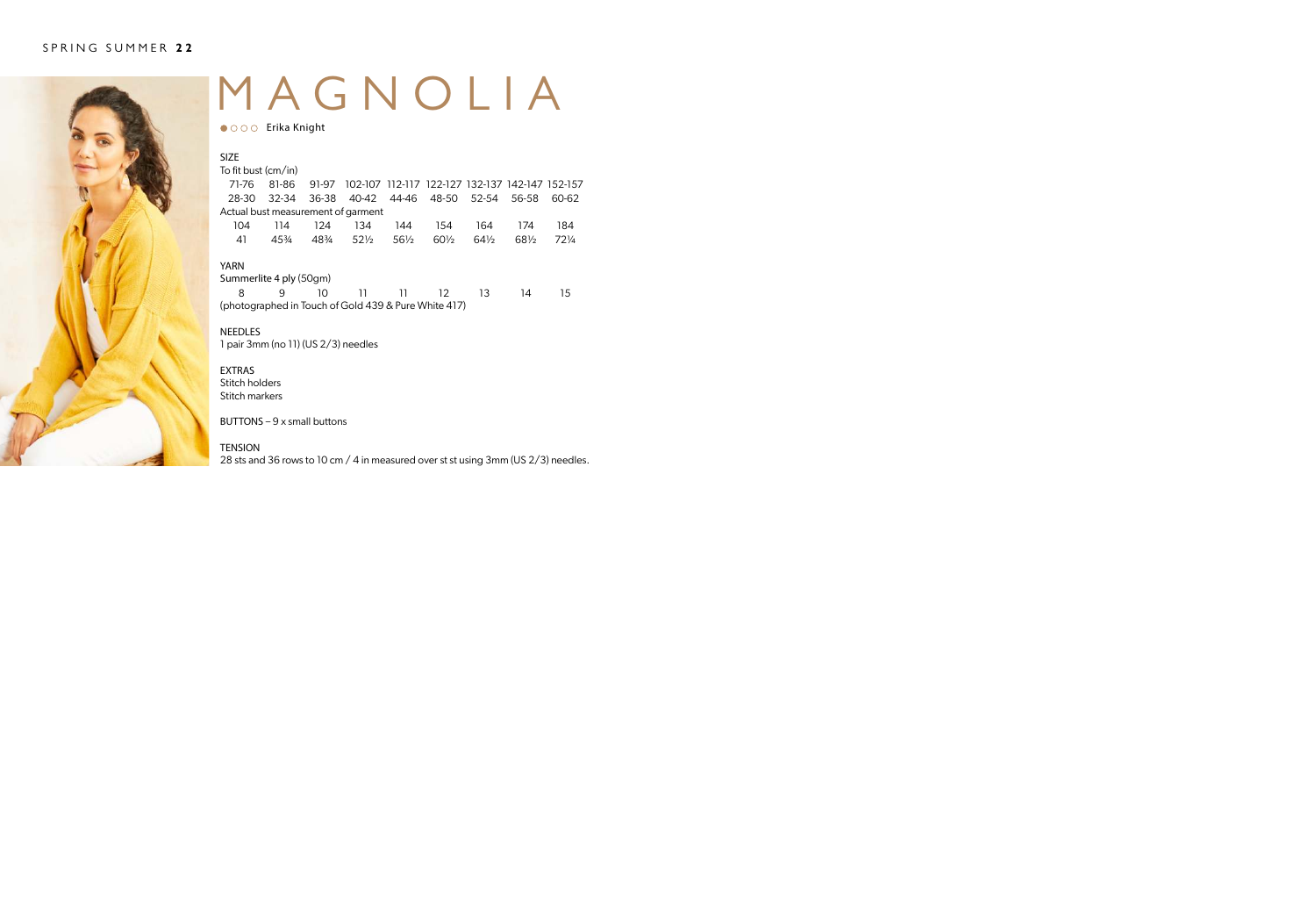

### OYSTER

●● ○ ○ Quail Studio

| <b>SIZE</b>                        |     |     |                                                             |       |     |       |       |        |
|------------------------------------|-----|-----|-------------------------------------------------------------|-------|-----|-------|-------|--------|
| To fit bust (cm/in)                |     |     |                                                             |       |     |       |       |        |
| 71-76                              |     |     | 81-86 91-97 102-107 112-117 122-127 132-137 142-147 152-147 |       |     |       |       |        |
| 28-30                              |     |     | 32-34 36-38 40-42 44-46 48-50 52-54 56-58                   |       |     |       |       | 60-62  |
| Actual bust measurement of garment |     |     |                                                             |       |     |       |       |        |
| 104                                | 114 | 124 | 134                                                         | 144   | 154 | 164   | 174   | 184    |
| 41                                 | 45  | 49  | 53                                                          | 563⁄4 | 60% | 643⁄4 | 681/2 | $72\%$ |
| YARN<br>___                        |     |     |                                                             |       |     |       |       |        |

Cotton Glace (50gm) 14 14 15 15 16 16 16 17 17 (photographed in Ochre 833 & Bleached 726)

### NEEDLES

1 pair 3mm (no 11) (US 2/3) needles 1 pair 3½mm (no 9/10) (US 4) needles 3mm (no 11) (US 2/3) circular needle at least 100 cm long

EXTRAS Stitch holders Stitch markers

BUTTONS - 4

#### TENSION

24 sts and 36 rows to 10 cm / 4 in measured over patt st (blocked) using 3½mm (US 4) needles.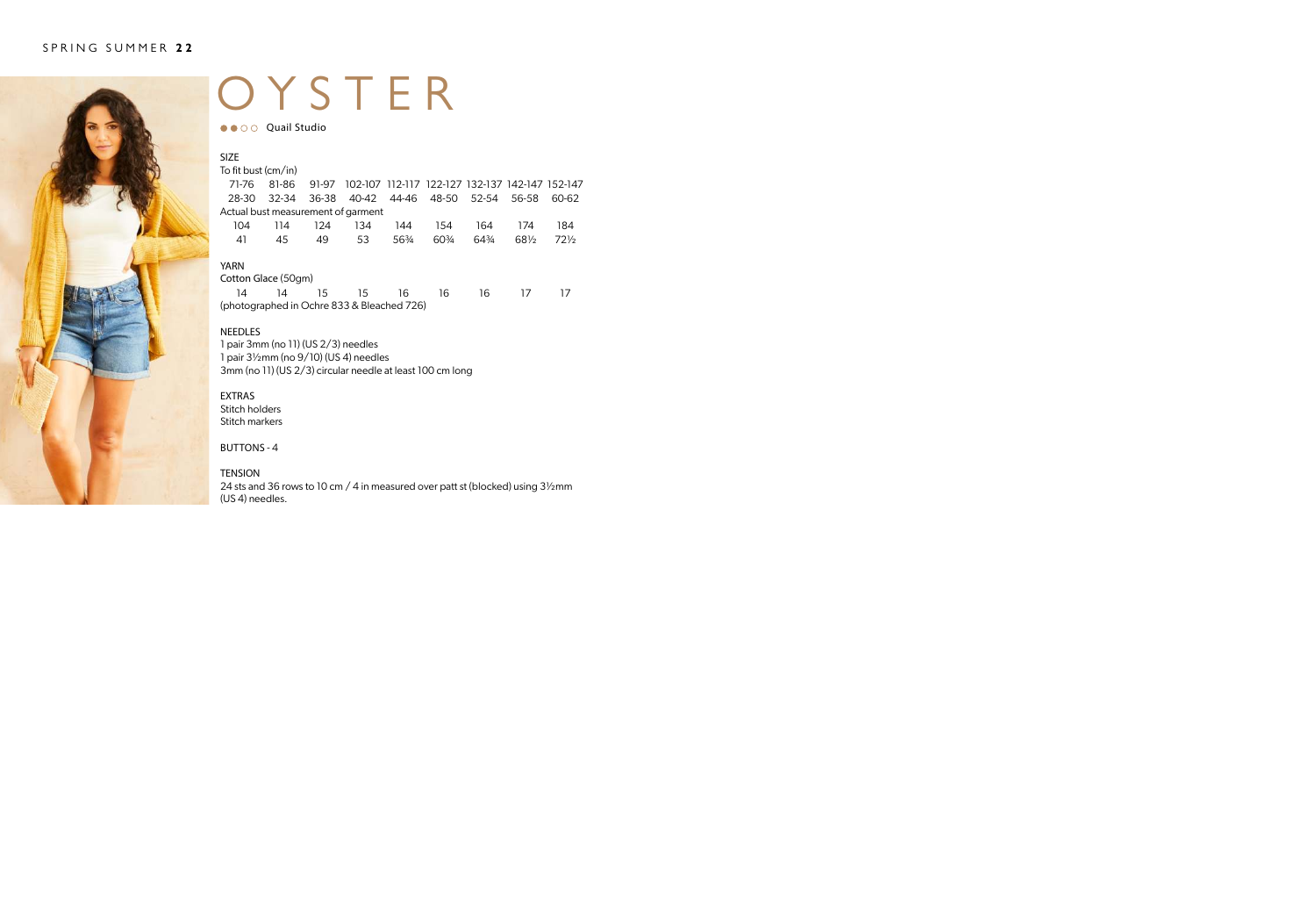

### PALE

**OCO** Quail Studio

| <b>SIZE</b>                        |                         |       |        |       |                                                 |       |       |       |
|------------------------------------|-------------------------|-------|--------|-------|-------------------------------------------------|-------|-------|-------|
| To fit bust (cm/in)                |                         |       |        |       |                                                 |       |       |       |
| 71-76                              | 81-86                   | 91-97 |        |       | 102-107 112-117 122-127 132-137 142-147 152-157 |       |       |       |
| 28-30                              | 32-34                   | 36-38 | 40-42  | 44-46 | 48-50                                           | 52-54 | 56-58 | 60-62 |
| Actual bust measurement of garment |                         |       |        |       |                                                 |       |       |       |
| 112                                | 122                     | 130   | 142    | 153   | 163                                             | 173   | 183   | 193   |
| 44                                 | 48                      | 52    | 56     | 60    | 64                                              | 68    | 72    | 76    |
|                                    |                         |       |        |       |                                                 |       |       |       |
| <b>YARN</b>                        |                         |       |        |       |                                                 |       |       |       |
| Kidsilk Haze and Summerlite 4 ply  |                         |       |        |       |                                                 |       |       |       |
| A KSH Cream 634 (25qm)             |                         |       |        |       |                                                 |       |       |       |
| 3                                  | 4                       | 4     | 5      | .5    | 5                                               | 6     | 6     | 6     |
| B KSH Eve Green 684 (25gm)         |                         |       |        |       |                                                 |       |       |       |
| 3                                  | 4                       | 4     | 5      | 5     | 5                                               | 6     | 6     | 6     |
| $C$ 4 ply Ecru 436 (50gm)          |                         |       |        |       |                                                 |       |       |       |
| 4                                  | 4                       | 4     | 5      | 6     | 6                                               | 6     | 7     | 7     |
|                                    | 4 ply Touch of Gold 439 |       | (50gm) |       |                                                 |       |       |       |
| 4                                  | 4                       | 4     | 5      | 6     | 6                                               | 6     |       |       |

### NEEDLES

1 pair 3½mm (no 9/10) (US 4) needles 3½mm (no 9/10) (US 4) circular needle at least 120 cm long

### EXTRAS

Stitch holders Stitch markers

#### TENSION

24 sts and 30 rows to 10 cm / 4 in measured over st st using 3½mm (US 4) needles and one strand of yarn A and one strand of yarn C held together throughout.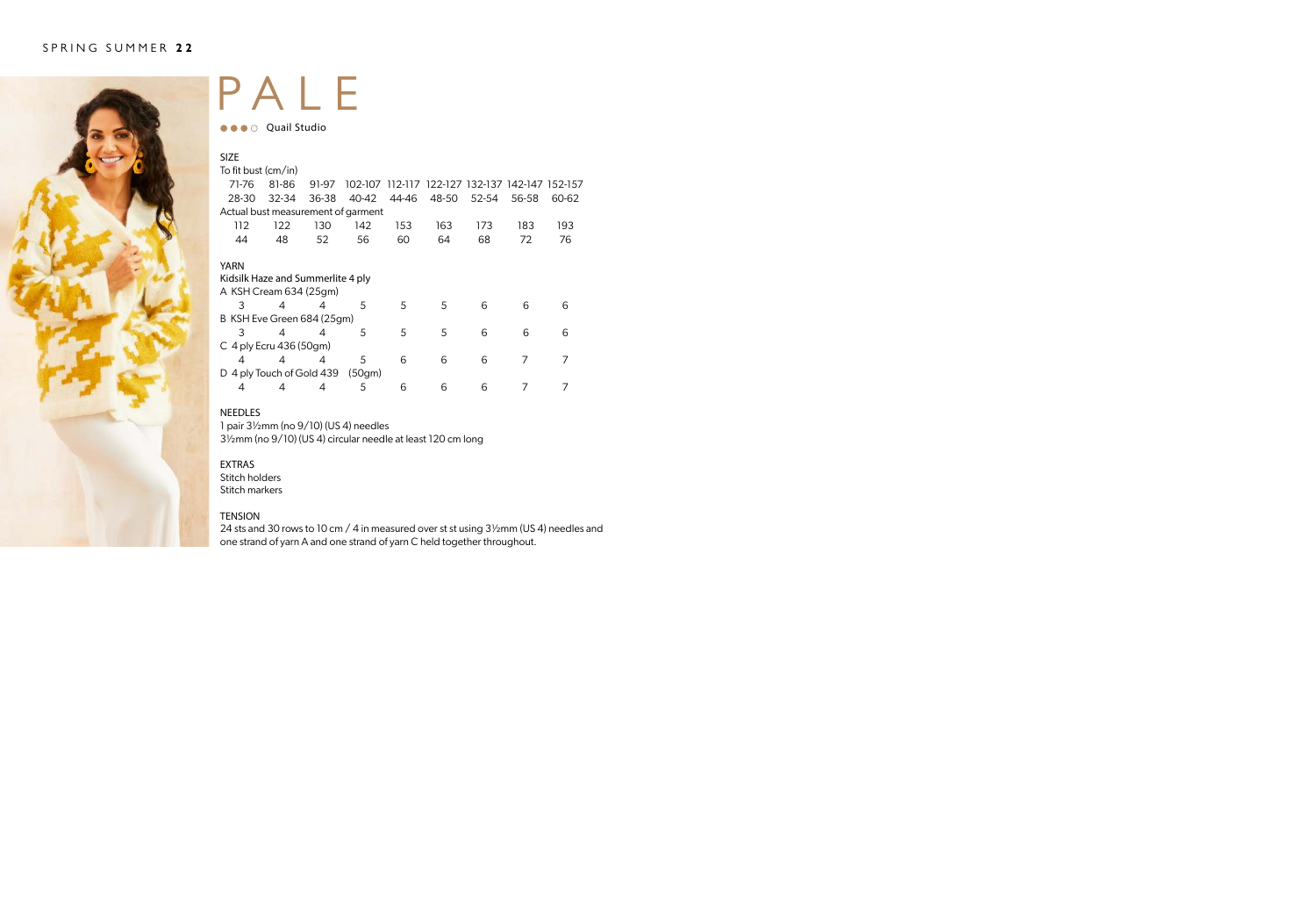

### PECAN

● ● ○ ○ Annika Andrea Wolke

### YARN<br>Summ

| Summerlite 4ply (50gm) |   |
|------------------------|---|
| A Pure White 417       | 3 |
| B Touch of Gold 439    | 2 |

NEEDLES 1 pair 3mm (no 11) (US 2/3) needles

**TENSION** 

27 sts and 36 rows to 10 cm / 4 in measured over st st using 3mm (US 2/3) needles.

### FINISHED SIZE

Completed shawl is 191.5 cm (75½ in) at bottom edge, 108 cm (42½ in) at top edge and 39 cm (15½) deep once blocked.

### SPECIAL ABBREVIATIONS

Knot Stitch (KS) = Insert tip of right needle into the third on left needle; lift it up and over the first 2 sts and off the needle; K1, yo, K1.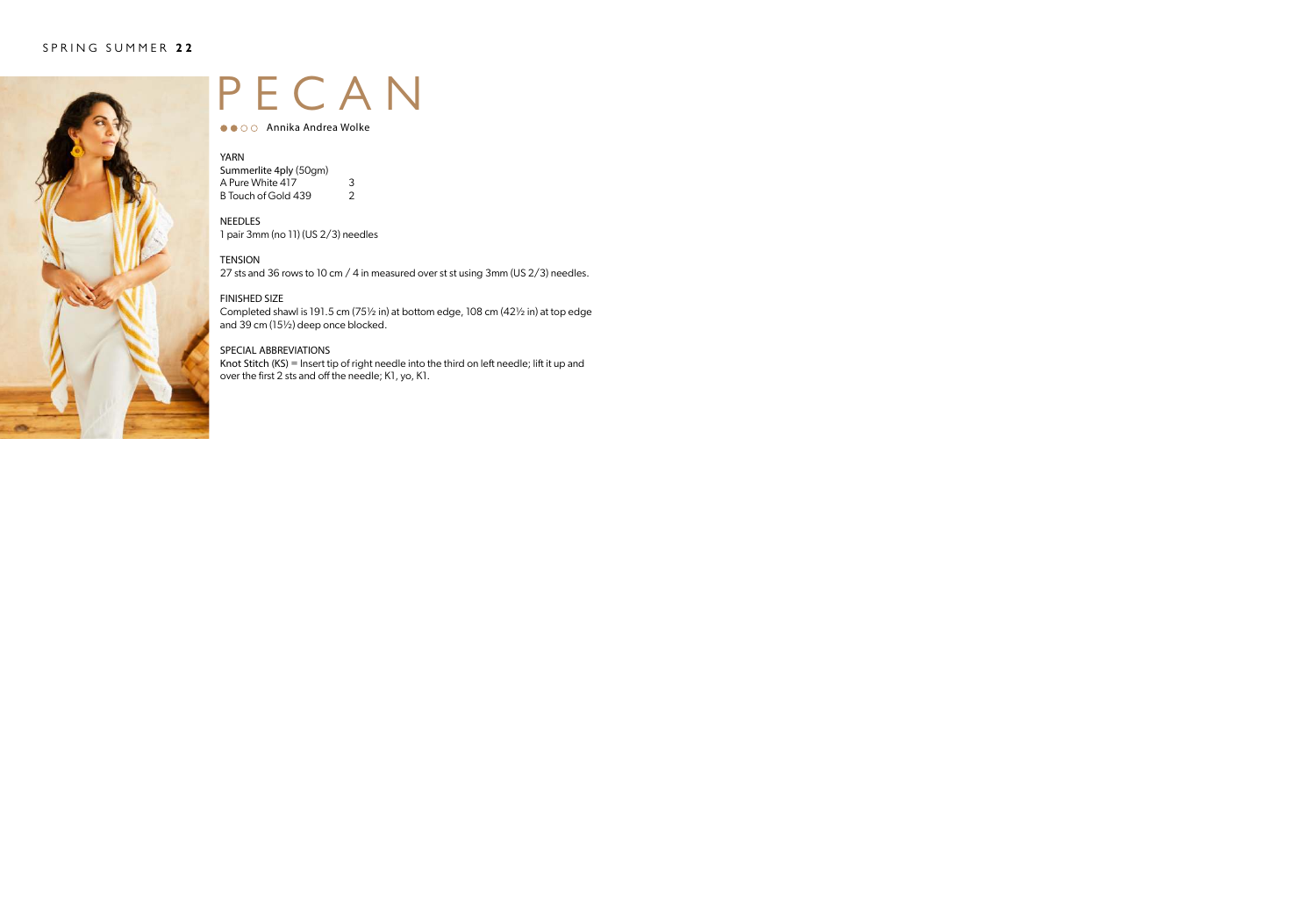

### MINERAL

●● ○ ○ Quail Studio

| <b>SIZE</b><br>To fit bust (cm/in)           |           |       |       |       |                                                 |     |       |       |  |  |
|----------------------------------------------|-----------|-------|-------|-------|-------------------------------------------------|-----|-------|-------|--|--|
| 71-76                                        | 81-86     | 91-97 |       |       | 102-107 112-117 122-127 132-137 142-147 152-147 |     |       |       |  |  |
| 28-30                                        | $32 - 34$ | 36-38 | 40-42 | 44-46 | 48-50 52-54                                     |     | 56-58 | 60-62 |  |  |
| Actual bust measurement of garment           |           |       |       |       |                                                 |     |       |       |  |  |
| 87                                           | 97        | 107   | 117   | 127   | 137                                             | 147 | 157   | 167   |  |  |
| 34                                           | 38        | 42    | 46    | 50    | 54                                              | 58  | 62    | 66    |  |  |
| YARN                                         |           |       |       |       |                                                 |     |       |       |  |  |
| Cotton Glace (50gm)                          |           |       |       |       |                                                 |     |       |       |  |  |
| 8                                            | 8         | q     | 9     | 10    | 10                                              | וו  | וו    | 12    |  |  |
| (photographed in Mineral 856 & Bleached 726) |           |       |       |       |                                                 |     |       |       |  |  |

### NEEDLES

1 pair 3½mm (no 9/10) (US 4) needles

#### EXTRAS Stitch holders

Stitch markers

### TENSION

24 sts and 36 rows to 10 cm / 4 in measured over patt st (blocked) using 3½mm (US 4) needles.